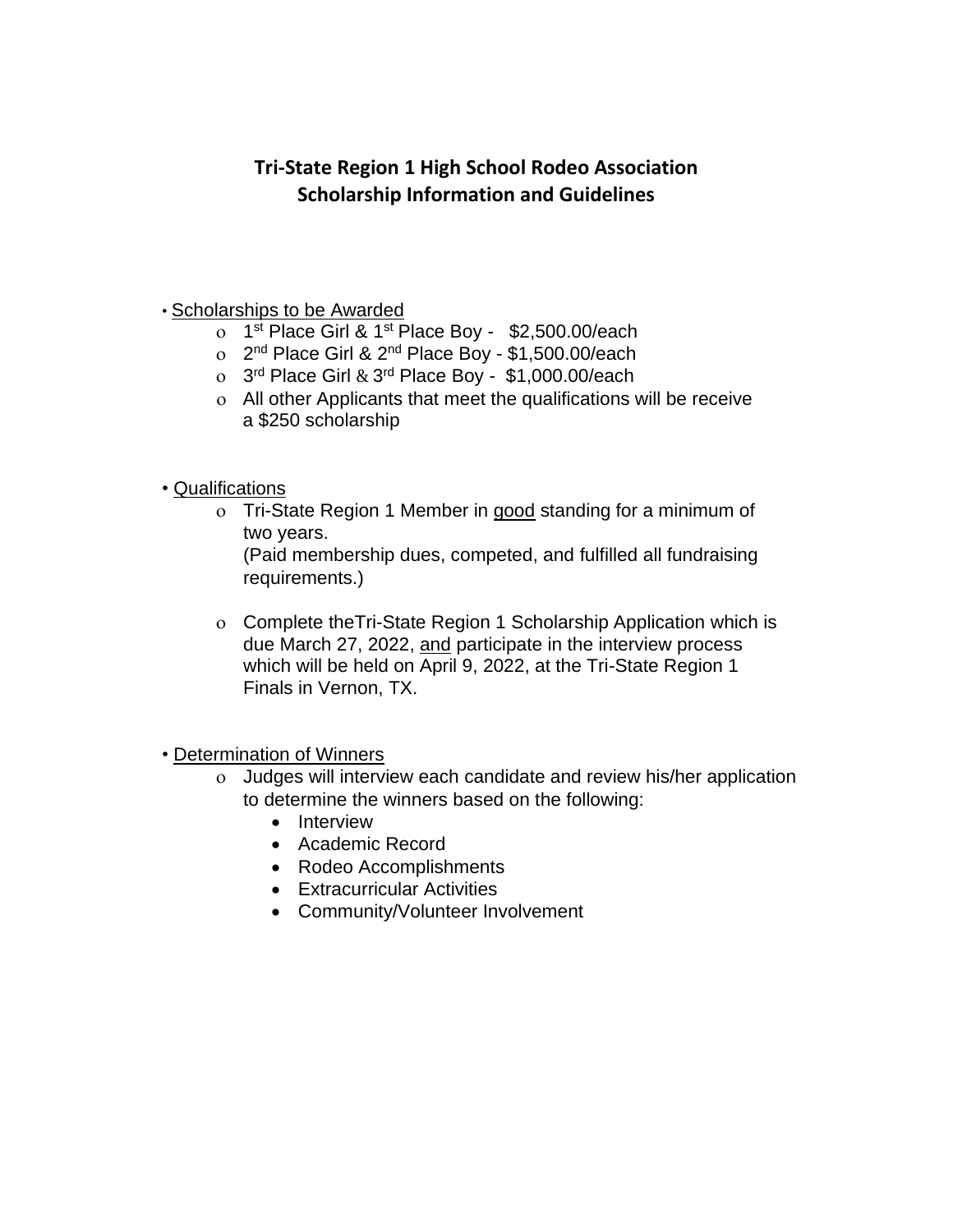## **TRI-STATE REGION 1 HIGH SCHOOL RODEO ASSOCIATION 2022 SCHOLARSHIP APPLICATION**

## *APPLICATION DEADLINE IS MARCH 27, 2022*

Completed applications should be mailed to: Marcy Sessions at 1611 El Paso, Wellington, TX 79095

To be considered by the Scholarship Committee, each section of the application must be complete. Please use the checklist below as an aid as you complete your application.

- \_\_\_\_\_\_\_\_ Section A Personal Information
- **EXECTED SECTION B Family Information**
- \_\_\_\_\_\_\_\_ Section C Activities
- \_\_\_\_\_\_\_\_ Section D Official Transcript
- **\_\_\_\_\_\_\_\_** Section E Letters of Recommendation
- **EXECTE:** Section F Essay

### **SECTION A – PERSONAL INFORMATION**

Name \_\_\_\_\_\_\_\_\_\_\_\_\_\_\_\_\_\_\_\_\_\_\_\_\_\_\_\_\_\_\_\_\_\_\_\_\_\_\_\_ Address \_\_\_\_\_\_\_\_\_\_\_\_\_\_\_\_\_\_\_\_\_\_\_\_\_\_\_\_\_\_\_\_\_\_\_\_\_\_\_

City, State, Zip \_\_\_\_\_\_\_\_\_\_\_\_\_\_\_\_\_\_\_\_\_\_\_\_\_\_\_\_\_\_\_\_\_

Name of High School \_\_\_\_\_\_\_\_\_\_\_\_\_\_\_\_\_\_\_\_\_\_\_\_\_\_\_\_

Telephone # \_\_\_\_\_\_\_\_\_\_\_\_\_\_\_\_\_\_\_\_\_\_\_\_\_\_\_\_\_\_\_\_\_\_\_

Class Rank \_\_\_\_\_\_\_\_\_\_\_\_\_ Class Size \_\_\_\_\_\_\_\_\_

Number of Years in Tri-State Region 1



### **SECTION B – FAMILY INFORMATION**

| Father's Name         |          |
|-----------------------|----------|
|                       |          |
| Brother/Sister's Name | $Age \_$ |
|                       | Age      |
|                       | Age      |